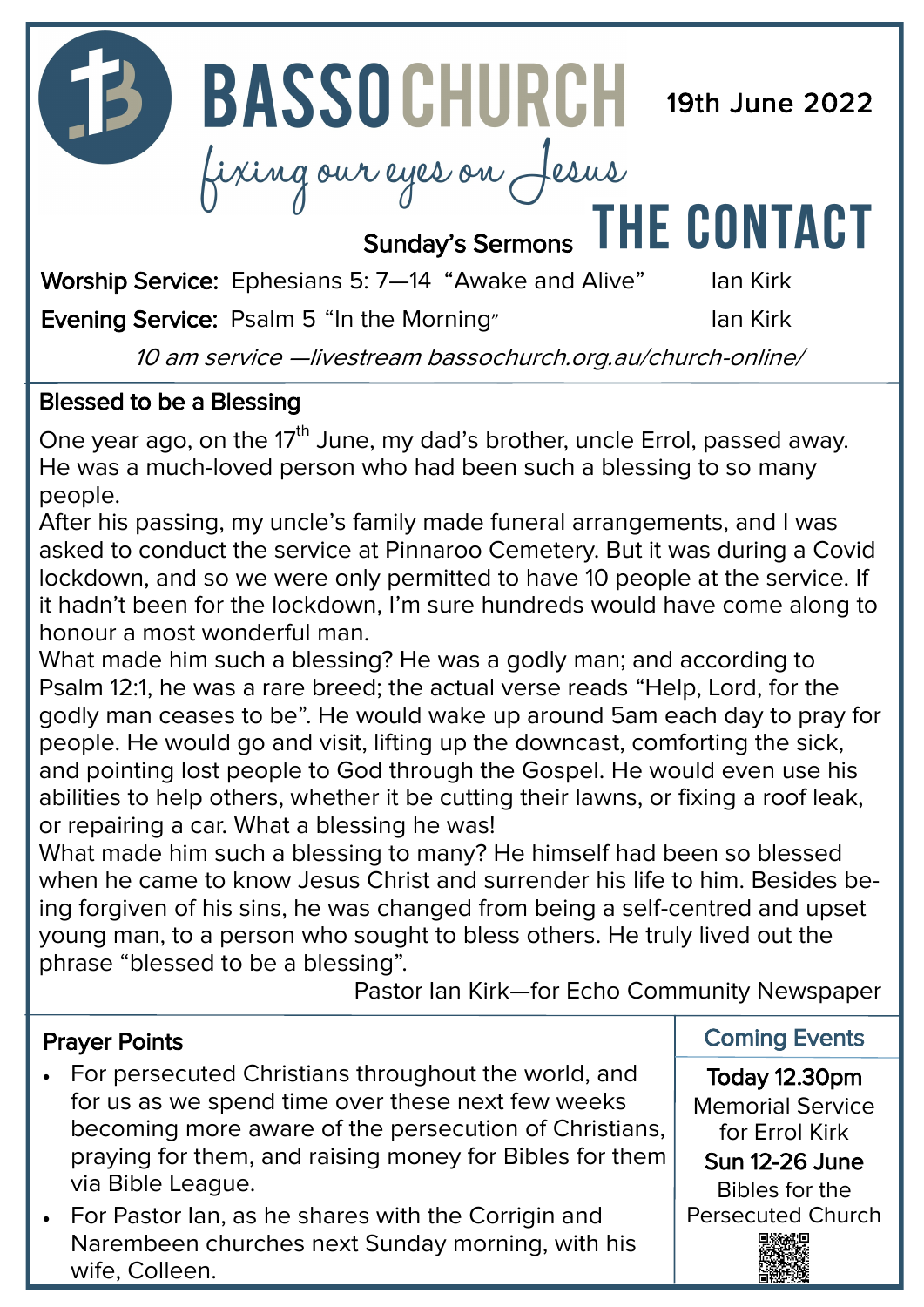## Prayer Points Continued...

- For Sue Wh, after her mum Joan passed away Wednesday week ago.
- For Stuart and Flora MacD, as they continue to grieve over the passing of Stuart's mum Dorothy.
- For Graeme E, who is currently in hospital.
- For Ivy M, who is the Philippines caring for her parents, who are both seriously unwell.
- For Janine E—praise God she is now home from hospital. Continue to pray for a full recovery, following her recent surgery.
- For those unwell and who struggle with ongoing sicknesses: Margaret V, Stephen S, Dennis McK, Trevor M, Daryl Dw, David McK, Tony F and John H.
- For those who are part of our Basso Church family, but are unable to attend in-person at this time. We pray that they will be encouraged as they join our services on-line, and that we will soon be able to fellowship all together.
- For our door knockers as they go about our community, house by house, sharing the Gospel.

## ATIN Asia—Mission Trip

This morning, Kevin T will be sharing about his trip to the Philippines in April, as part of his role as President of the ATIN Asia ministry, and to promote the Filipino edition of The Challenge Good Newspaper.

#### Bibles for the Persecuted Church

This annual program is organized by Bible League, to raise funds for the persecuted church around the world. If you haven't yet received a prayer booklet, and a little money box, you can collect one from our breezeway. Over the next few weeks, you can read through the prayer booklet daily, to read stories of persecuted Christians around the world. Putting aside \$2 a day enables the ongoing work of getting bibles into the hands of those who are persecuted. Please return donations by 26th June, either in the provided money box, or in an envelope in the Sunday collection, clearly marked "Persecuted Church".

#### Memorial Service for Errol Kirk

Today | 12 noon light luncheon, 12.30pm Service | Basso Church

Today after our morning service, we will be holding a special memorial service for our dear brother, Errol Kirk, who went home to Glory a year ago.

We were saddened when Perth went into lockdown during the time of Errol's funeral service last year, and only 10 people from Errol's family were able to attend. We had been hoping to hold a service for Errol when his family from over east were able to participate, but as that has not been possible, we would love to set aside some time to reflect on Errol's life, and give glory to our God, whom he faithfully served.

We hope you can join us today, for a light luncheon after the morning service, followed by the memorial service starting at 12.30pm in the chapel. The memorial service will also be livestreamed.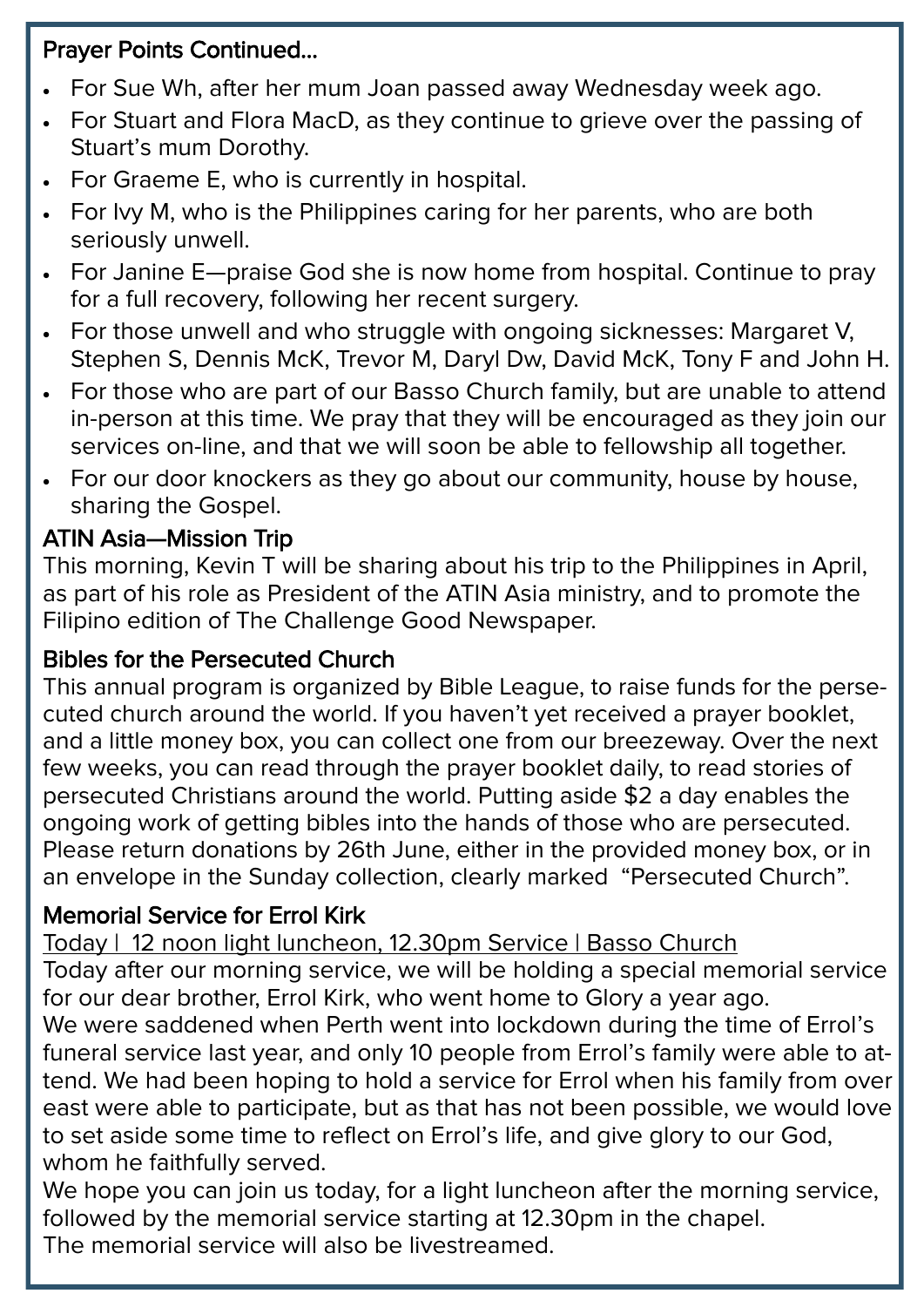Service and Music Rosters are out for collection in the breezeway. Thank you to everyone who serves the fellowship here at Basso!

#### Thank you Message

Stuart and Flora MacD sincerely thank our Basso Church family for all their prayers, kind thoughts, cards, messages and beautiful flowers.

We are deeply touched and greatly appreciate your love and support during Dorothy's illness and passing (Dorothy was Stuart's dear mother).

### Celebration of Ministry

Churches of Christ are holding a "Celebration of Ministry" for two pastors that some in our fellowship may know—Dennis Ryle and Larry Gibb.

This will be held at Gwelup Church of Christ (88 Huntriss Street), on Saturday 13 August, 6.30pm. Cost is \$30 per person.

If you would like to attend, please contact Graham Carslake on 6169 2221.

### Mission Murmurings Hope India Mission

Jhansi A has recently returned from Bangalore, catching up with family, and working among the poor and needy with Hope India Mission. Stanley and Jhansi wanted to let us know that the Indian café in Mt Lawley who helped raised funds for Hope India Mission (Jessie's Kitchen) has recently closed, as the owners have retired. Stanley and Jhansi wish to thank our church family for their kind support towards Hope India Mission.

Outreach and Church Ministries, OACM take the Gospel to where the people are. This has never changed, and still reflected in their logo, "Good news in Good Ways". Attracting and engaging a crowd, or individuals, with good methods, communicating in an effective and fruitful way, has had amazing results over all these years. A new national director, Jason Potter with wife and family, have large shoulders of some great people, to stand on. Jason is also the senior pastor of Lyons Church of Christ in Canberra. Jason says that of the 130 years, faithful leaders have been good stewards of OACM, not owners of this movement. Embracing new technology, from horse and carriage to car and trailer, from a portable pump organ to Bluetooth music players, and from formal preaching styles, to contemporary communication, has all helped to connect with the everyday Australian.

Happy Birthday to those who are celebrating birthdays this week, including Wendy R (20th), Peter Sh (21st), Adam M (22nd), Steve B and Colin Ch (both 24th) and Despine T (25th).

May God bless you all on your special day.

Birthday